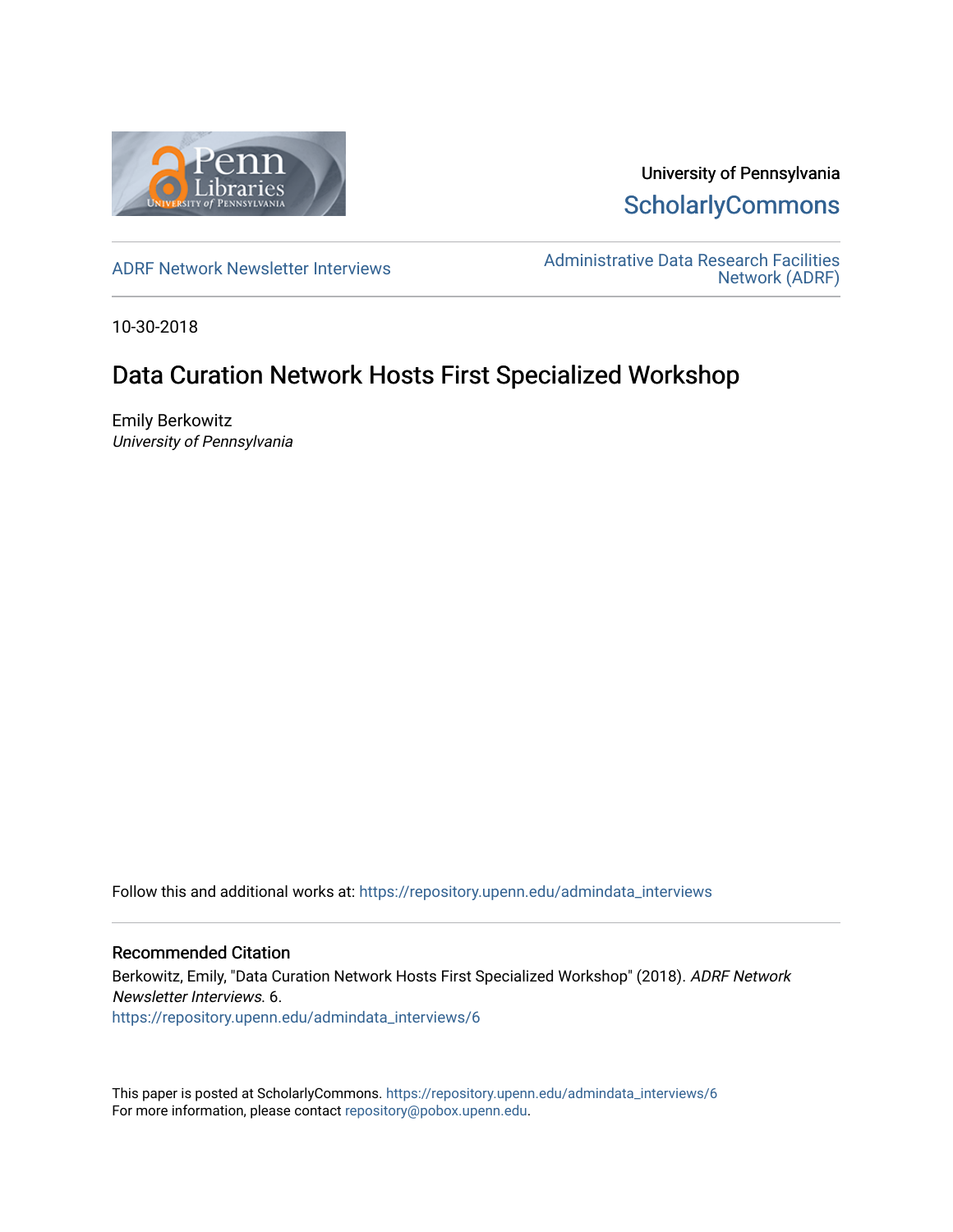## Data Curation Network Hosts First Specialized Workshop

#### Creative Commons License



This work is licensed under a [Creative Commons Attribution-Noncommercial-No Derivative Works 4.0](http://creativecommons.org/licenses/by-nc-nd/4.0/) [License](http://creativecommons.org/licenses/by-nc-nd/4.0/).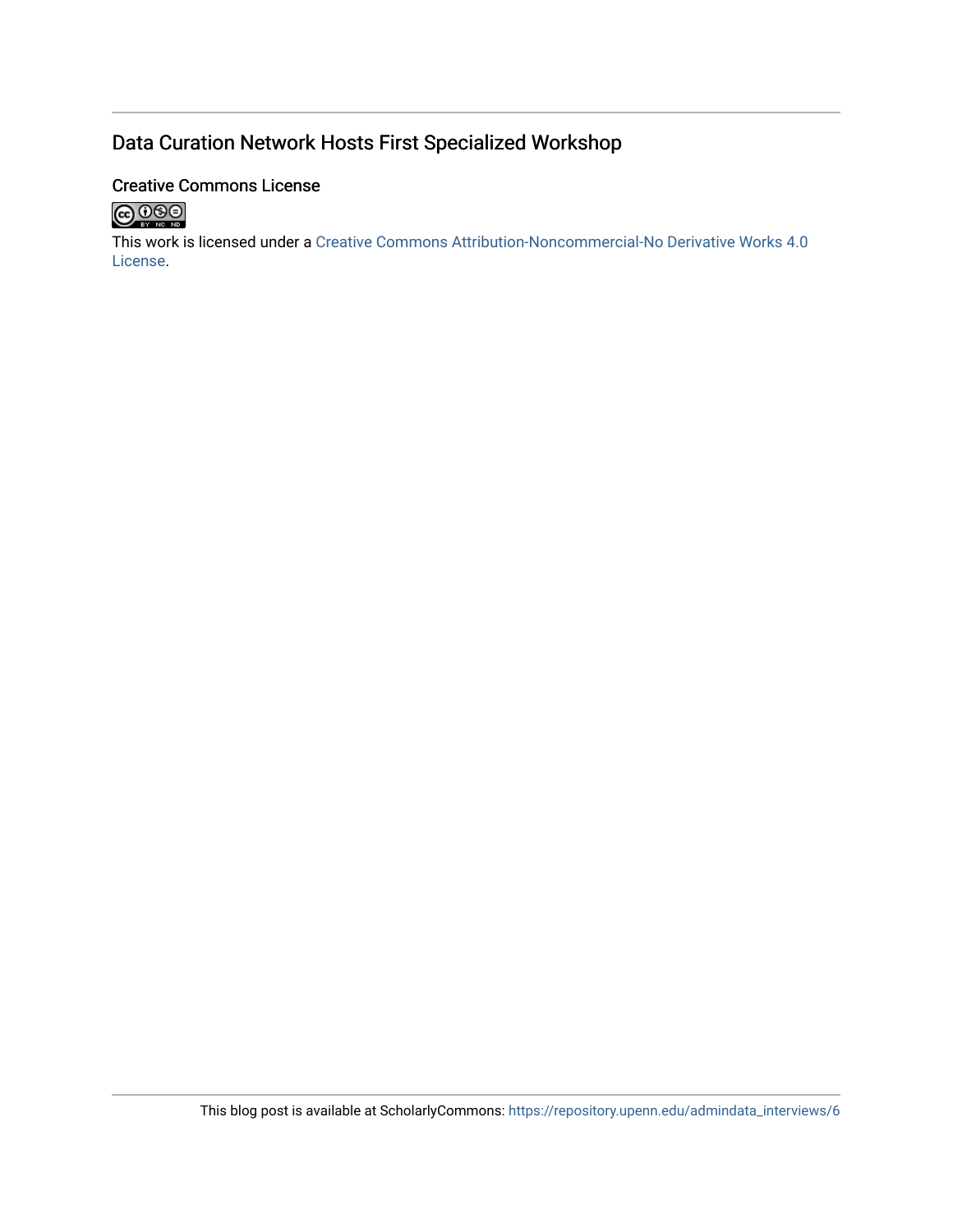### **Data Curation Network Hosts First Specialized Workshop**

October 30, 2018 By Emily Berkowitz

*The Data Curation Network held its first Specialized Data Curation Workshop on October 17-18, 2018 in Henderson, Nevada. The ADRF Network spoke with [Lisa](https://www.lib.umn.edu/about/staff/lisa-johnston) [Johnston](https://www.lib.umn.edu/about/staff/lisa-johnston) from the University of Minnesota, Cynthia [Hudson](https://libraries.psu.edu/directory/cuv185) Vitale from Penn State University, and Wendy [Kozlowski](https://data.research.cornell.edu/content/wendy-kozlowski) from Cornell University about how the Data Curation Network got started and about their recent workshop. This was the first workshop in a series of three training sessions that aim to increase stakeholder understanding of and capacity for data curation practices. Monica King from the ADRF Network also attended the workshop.*

### **What is the Data Curation Network?**

"The Data Curation Network [brings] together the curators who work at data repositories into a shared staffing model where we can rely on the expertise of each other's data curators," Johnston explained. For example, a researcher may excel in the use of GIS data files but lack expertise in using statistical survey formats. As part of the DCN, curators can share their knowledge and grow from the expertise of others within the Network.

"We have created a community of people for the first time can talk to each other about this new-ish area of digital data curation that's happening in a lot of libraries," Johnston said.

#### **What is data curation?**

Data curation is the work and action of data curators taken to by curators of a data repository in order to provide meaningful and enduring access to data, according to the Data Curation Network.

"An easy way to think about data curation," Johnston explained, "is trying to be the first user of the data." A "first user" might seek to answer questions such as, "Why were these data created," "What methodologies were used," or, "What can this data be used for and what permissions do I have or need in order to use it?" Data curators evaluate research data to ensure they are accessible to and digestible for future users. The data are diverse and include tabular data from the social sciences, data imagery from physics and astronomy, and geospatial data.

#### **What are the benefits of data curation?**

Data curation enables stakeholders across a variety of disciplines to open, access, and understand unfamiliar data files. Without prior training or expertise in a certain discipline, it can be difficult to know how to work with certain datasets and file types. Data curators together can identify and communicate "the best way to work with these